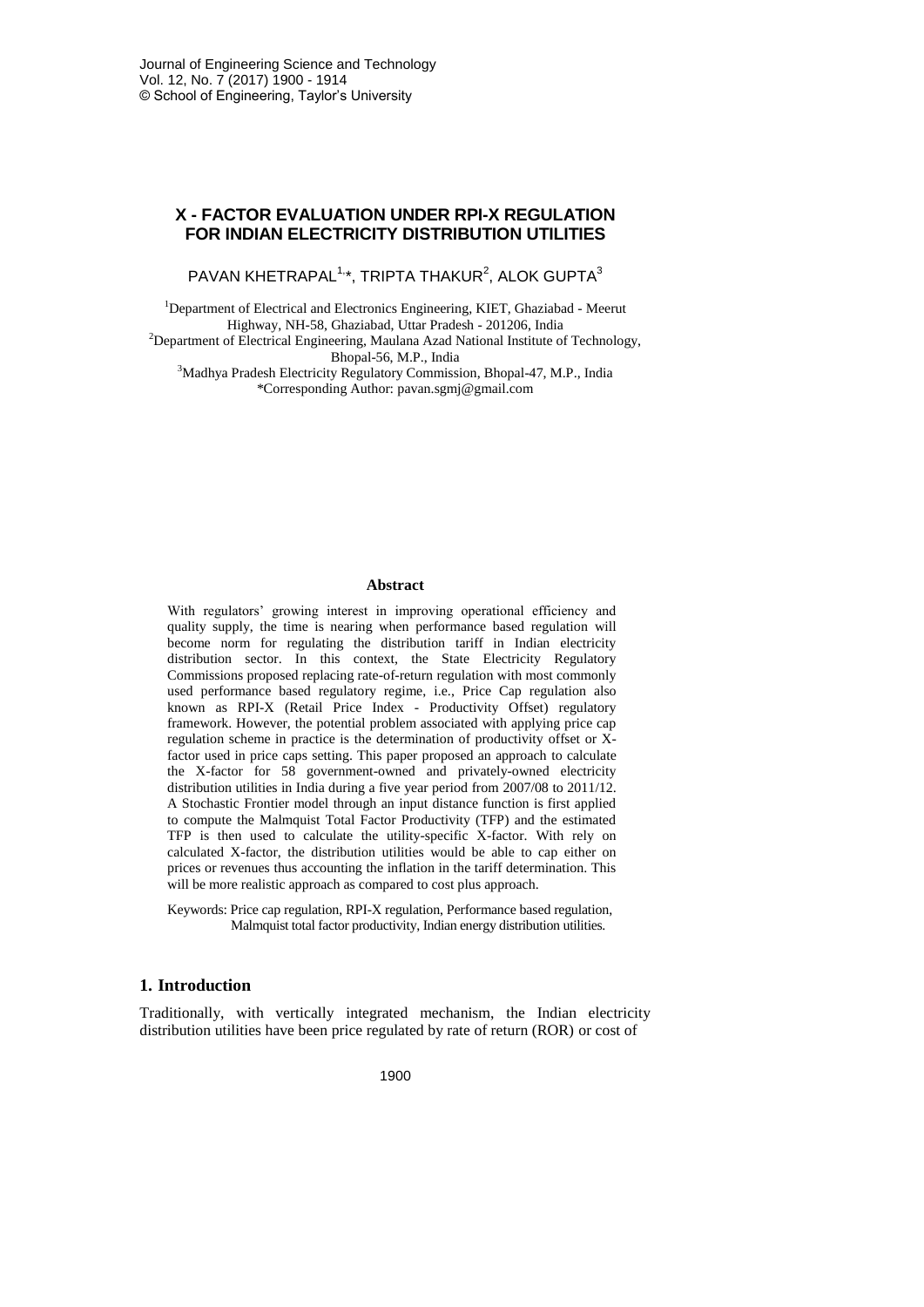| <b>Nomenclatures</b>                           |                                                                                                                                                                                                                                                 |
|------------------------------------------------|-------------------------------------------------------------------------------------------------------------------------------------------------------------------------------------------------------------------------------------------------|
| $I_{i,t,t-1}$<br>i<br>$\ln D_i^I$<br>$P_{i,t}$ | RPI associated with supplying service $i$ , expressed in percentage<br>between the periods $t$ and $t-1$ .<br>$ith$ utility in the sample of I utilities.<br>Log of input distance<br>Maximum unit price of service $i$ during the period $t$ . |
| $P_{i,t-1}$                                    | Maximum unit price of service $i$ during the period $t$ -1.                                                                                                                                                                                     |
| t<br>$u_{i}$                                   | Time trend parameter $(t = 1, 2, \ldots, T)$<br>Non negative inefficiency technical component                                                                                                                                                   |
| $v_{it}$<br>$x_{nit}$<br>$y_{it}$              | Two - sided noise error component<br>$k \times 1$ vector of input quantities of <i>i-th</i> utility.<br>Output of $i$ - th utility.                                                                                                             |
| <b>Greek Symbols</b>                           |                                                                                                                                                                                                                                                 |
| $\alpha$ 's                                    | Unknown production function parameters to be estimated                                                                                                                                                                                          |
| $\beta$ 's                                     | Unknown production function parameters to be estimated                                                                                                                                                                                          |
| $\gamma$ 's                                    | Unknown production function parameters to be estimated                                                                                                                                                                                          |
| $\theta$ 's<br>τ                               | Coefficients of time trend parameter to be estimated<br>Set of time periods among the T periods                                                                                                                                                 |
| <b>Abbreviations</b>                           |                                                                                                                                                                                                                                                 |
| $\cos$                                         | Cost of Service                                                                                                                                                                                                                                 |
| <b>DEA</b>                                     | Data Envelopment Analysis                                                                                                                                                                                                                       |
| <b>PBR</b>                                     | Performance Based Regulation                                                                                                                                                                                                                    |
| <b>ROR</b>                                     | Rate of Return                                                                                                                                                                                                                                  |
| <b>RPI</b>                                     | Retail Price Index                                                                                                                                                                                                                              |
| SF                                             | <b>Scale Factor</b>                                                                                                                                                                                                                             |
| <b>SFA</b>                                     | <b>Stochastic Frontier Analysis</b>                                                                                                                                                                                                             |
| TFP                                            | <b>Total Factor Productivity</b>                                                                                                                                                                                                                |

service (COS) regulation. ROR or COS regulatory framework establishes a fundamental relationship between the regulated utility's costs and prices. Under such a regulation regime, the regulatory authority offers the utility to recover all of the necessary costs, including a pre-determined rate of return over their physical assets [1]. Since it is basically a form of 'cost-plus' pricing, it ensures that the utility will remain solvent in times when unavoidable costs are increasing rapidly. However, the most significant criticism of the rate of return approach is that, because it is, in effect, a form of cost-plus arrangement, whereby allowable revenues are linked to costs, the utility has limited incentives to reduce operating costs and operate efficiently. In other words, because, under the pure form of rate of return regulation, any efficiency gains associated with cost reductions will automatically be translated into price reductions, the utility has no great incentive to seek out such efficiencies. Another drawback of rate of return regulation is that, because of its cost-plus characteristic, and the fact that the regulatory managers generally has limited information about a utility's costs, it may provide an opportunity for the utility to inflate or misrepresent its costs, leading the regulator to set prices that are too high [2].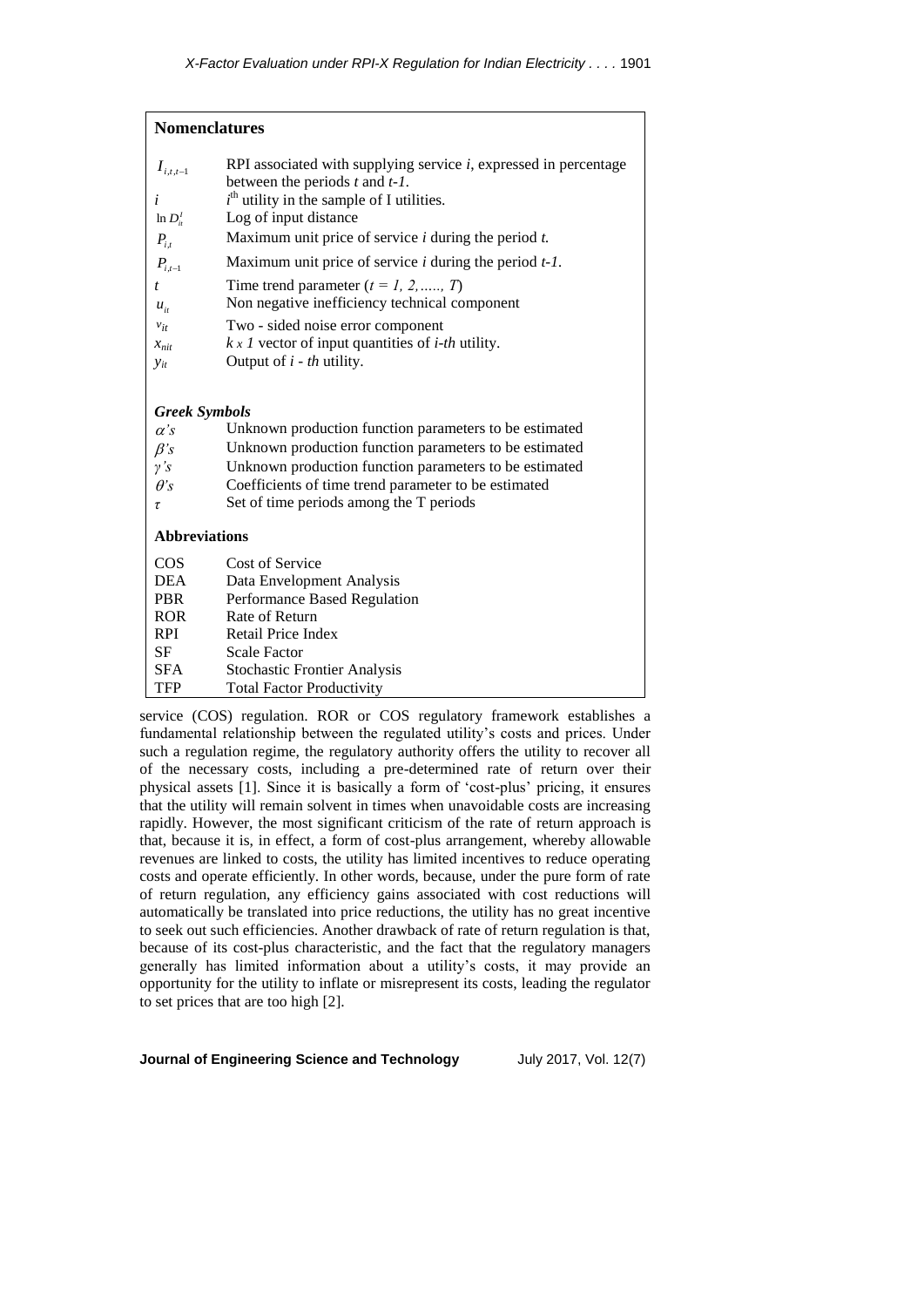Recognizing the shortcomings addressed above, the State Electricity Regulatory Commissions in Indian power sector intend to shift from conventional cost plus regulatory mechanism to performance based regulatory mechanism for setting the distribution tariff. The performance based regulation shall improve the business and operational efficiency which is a win-win solution for the distribution utility and consumers. The most common form of performance based regulation widely used in the monopoly context is price cap or RPI-X regulation [3, 4]. However, one of the critical issues with implementing price cap regulation in practice is how to set productivity offset, i.e., X-factor. To date there has been no published work on measures of X-factor (productivity offset) for Indian electricity distribution utilities, which is the main aim of the present work. With this motivation, the present paper is an attempt to calculate the utility-level X-factor for 58 Indian electricity distribution utilities using Stochastic Frontier Analysis (SFA) based Malmquist Total Factor Productivity (TFP) approach. Further, the findings of the present study would be useful for regulatory managers and policy makers to provide a basis for the effective implementation of price cap performance based regulation in Indian electricity distribution sector.

## **2. Price Cap (RPI-X) Regulation: An Overview**

Regulation based on performance incentives introduces the component of productivity along with the reductions of costs as the main element of the regulatory method. This regulatory model encompasses different approaches that are based on

- a. Capping price,
- b. Capping revenue and
- c. Yardstick approach.

The broader framework of Performance Based Regulation appealing to regulators and policymakers is the Price Cap or RPI-X (Retail Price Index-Productivity Offset) regulation because it gives the distribution utility a strong incentive to achieve productivity gains. Price Cap (i.e., RPI-X) regulation was first proposed by Stephen C Littlechild in 1983 as the regulatory scheme for the British Telecom and thereafter has been applied by various regulators throughout the world to regulate a number of industries including electricity sector, gas sector, water sector, telecommunication sector etc. RPI-X regulation consists of establishing an average maximum limit (cap) for the prices of the services being supplied during the regulatory period [5]. Thus, the regulatory managers retain the profits corresponding to the over-reduction of costs that occurs during this regulatory period, in addition to the expected gains in terms of productivity. In this way, the regulated managers are motivated to improve their (static) efficiency and increase innovation, with a view to reducing costs and consequently augmenting their profits. At the end of each price control period, the benefits of the cost reductions are transferred to consumers by means of reduction of prices during the following period.

RPI-X price cap regulatory framework comprises two parts: one corresponds to the Retail Price Index and the other to the expected change of productivity, which the utility is expected to obtain during the regulatory period (i.e., Xfactor). The value of X is meant to reflect potential cost savings by the utility due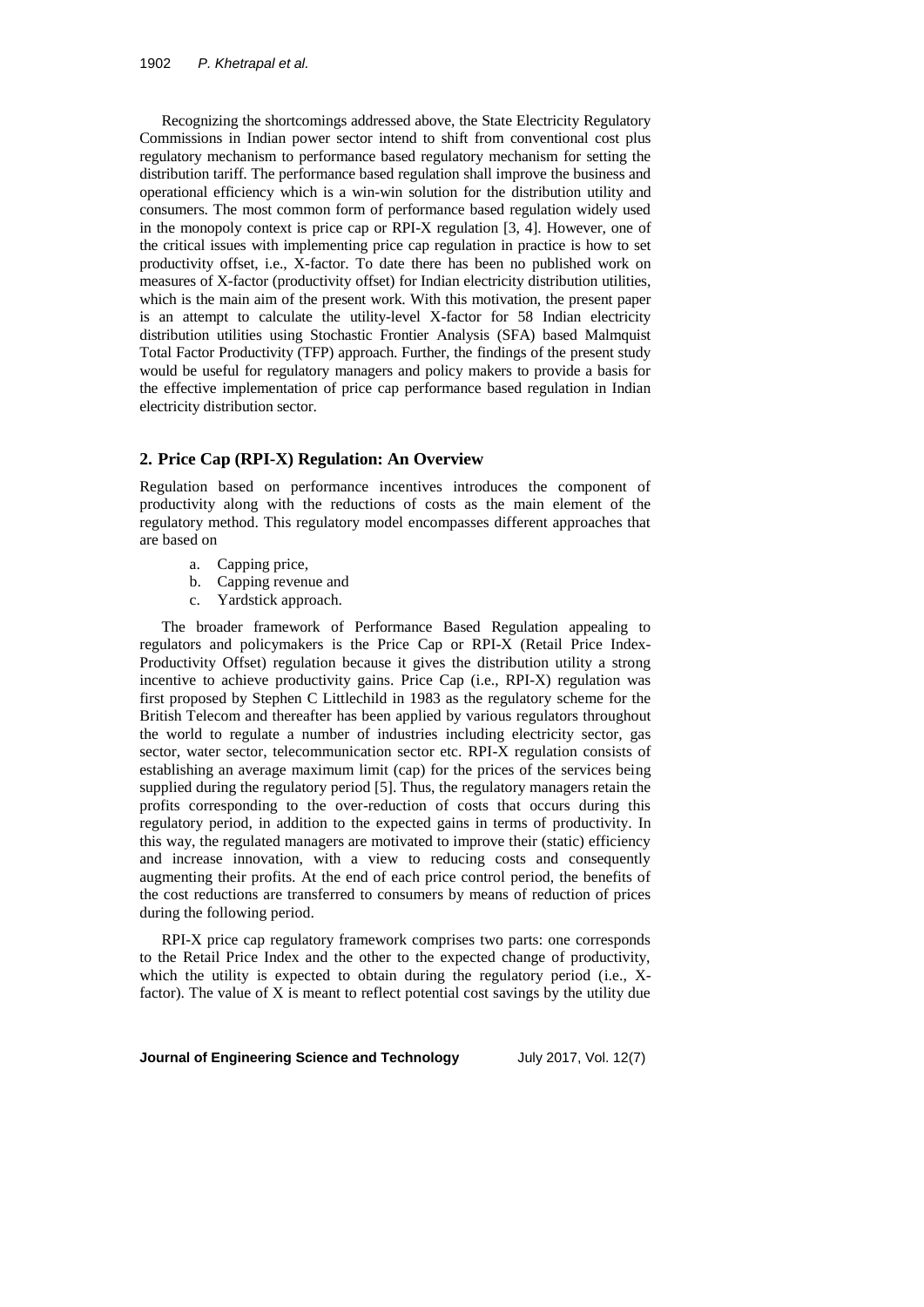to either increased efficiency or technological progress. The Price Cap formula in its general form is given by [6]:

$$
P_t = P_0 \times (1 + RPI_t - X)^t \tag{1}
$$

Here,  $P_0$  is the initial price,  $P_t$  is price for year t of the regulatory period, RPI is the retail price index, and X is the annual price adjustment (i.e., Productivity Offset).

Figure 1 illustrates how a price cap with X-Factor shares efficiency gains with consumers. At the end of each period, the profits are reduced to a defined value and the benefits of the gains in productivity are passed on to consumers, but only for the following period. As the operator becomes increasingly efficient, the maximum value of the profits will be lower, i.e., the gains in efficiency that can be expected will be lower, as will transfers to consumers, since the utility will draw increasingly closer to the best practice efficiency frontier [7].



**Fig. 1. Illustration of price cap with X-factor.**

## **3. Methodology and Empirical Modelling**

In the present study, we proposed SFA based Malmquist TFP approach to calculate the utility level X-factor in Indian electricity distribution industry. A stochastic frontier model through an input distance function is first applied to estimate the trends in TFP growth and the estimated TFP is then used to calculate the utility-level X-Factor for Indian electricity distribution utilities.

# **Input distance function and SFA**

Malmquist Total Factor Productivity Index, pioneered by Caves et al. [8], and based on distance function [9], allows the separation of shifts in the frontier from catching up to the production frontier. Distance functions can be used to describe a production technology in the multi-input, multi-output framework without specifying any particular algebraic relationship between inputs and outputs as well as any behavioural objective such as profit minimization or costmaximization [10]. Distance functions can be input-oriented as well as outputoriented. Input distance function suggests the degree to which a given input vector could maximum be proportionally contracted for a given output level and within the production possibilities. Similarly, an output oriented distance function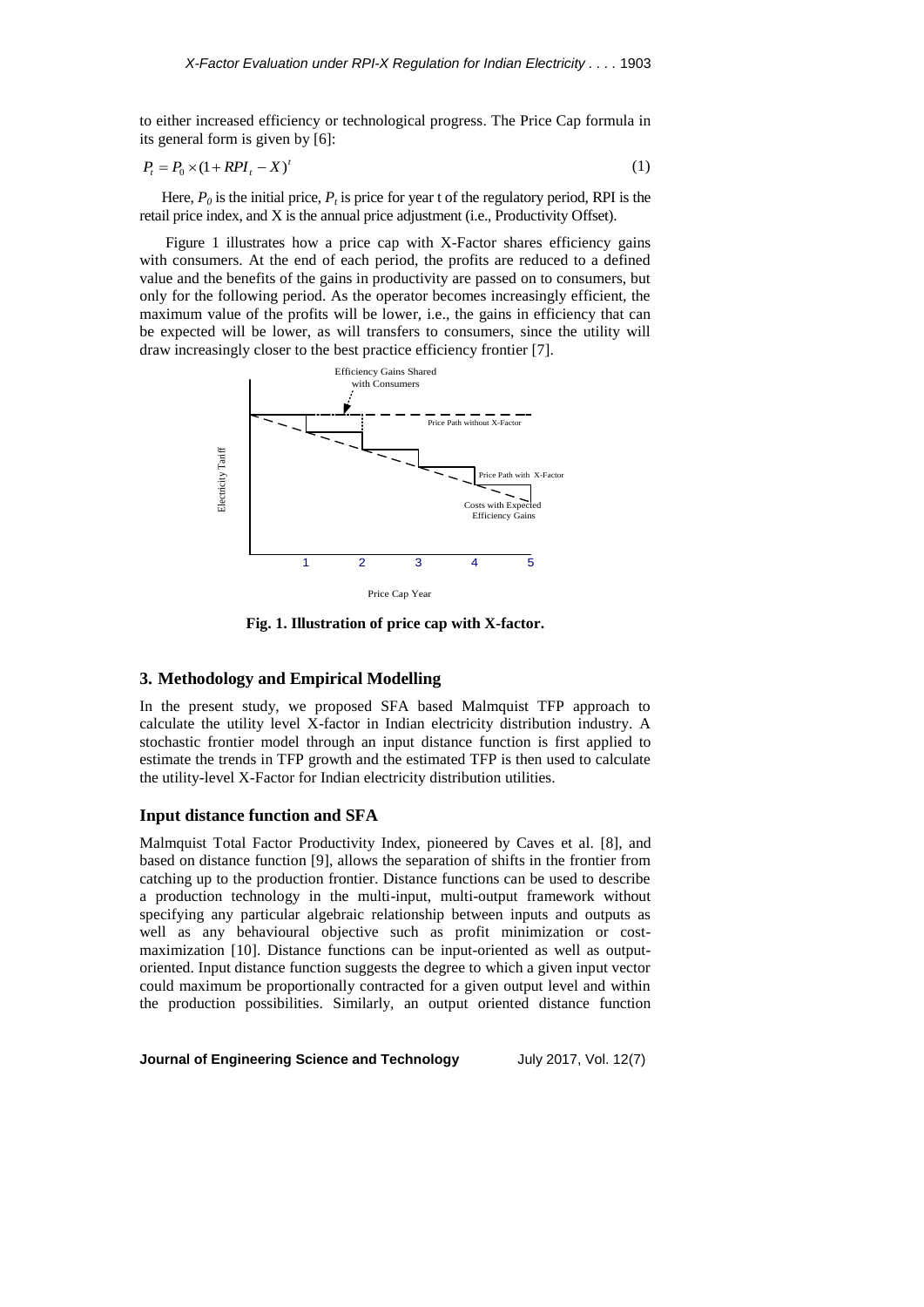focuses on how much output vector could maximum be proportionally expanded for a given level of input. In the present study, we adopted the input oriented distance function because the electricity demand is derived demand that is beyond the utility's control and has to be served [11].

The distance function can be estimated in many ways that mainly include Data Envelopment Analysis (DEA), Stochastic Frontier Analysis (SFA) etc. Compared with DEA, SFA has more solid theoretical foundation and can separate the potential impact caused by random errors and provide a variety of statistical tests to assess the feasibility of the model. The stochastic frontier model, originally put by Aigner *et al*. [12] and Meeusen and van den Broeck [13], involves the idea that all the deviations of an observation from the theoretical maximum is not attributed solely to the inefficiency of the utility [14]. The empirical estimation of parametric (i.e., SFA based) distance function requires the specification of functional form that must satisfy the following requirements [15]:

- a. It must be flexible in nature,
- b. Easy to compute and
- c. Allows for imposing homogeneity and symmetry restrictions.

The translog functional model satisfies the above requirements, and thus chosen for the present paper. The parametric translog input distance function with  $L(l=1,2,..., L)$  outputs and  $N(n=1,2,..., N)$  inputs is specified as:

$$
\ln D_{ii}^I = \alpha_0 + \sum_{l=1}^L \alpha_l \ln y_{lil} + \frac{1}{2} \sum_{l=1}^L \sum_{k=1}^L \alpha_{lk} \ln y_{lil} \ln y_{kil} + \sum_{n=1}^N \beta_n \ln x_{nil} + \frac{1}{2} \sum_{n=1}^N \sum_{m=1}^N \beta_{nm} \ln x_{nil} \ln x_{mil} + \sum_{n=1}^N \sum_{l=1}^L \gamma_{nl} \ln x_{nil} \ln y_{lil} + \theta_1 t + \theta_1 t^2 + \sum_{n=1}^N \lambda_{ni} \ln x_{nil} + \sum_{l=1}^L \phi_l \ln y_{lil} t
$$
\n(2)

A necessary property of the translog input distance function is homogeneity (of degree  $+ 1$ ) in inputs, which signifies that [16]:

$$
\sum_{n=1}^{N} \beta_n = 1, \qquad \sum_{m=1}^{N} \beta_{nm} = 0, \qquad \sum_{n=1}^{N} \gamma_n = 0, \text{ and } \sum_{n=1}^{N} \lambda_n = 0 \qquad (3)
$$

Symmetry is also imposed by following conditions:

$$
\alpha_{lk} = \alpha_{kl}
$$
,  $(l, k = 1, 2, ....)$  and  $\beta_{nm} = \beta_{mn}$ ,  $(n, m = 1, 2, ......N)$  (4)

Imposing restrictions of homogeneity and symmetry upon Eq. (2) and normalizing all the inputs by selecting one of the inputs arbitrarily, the translog input distance function we estimate takes the following form:

$$
-\ln x_{Nit} = \alpha_0 + \sum_{l=1}^{L} \alpha_l \ln y_{lit} + \frac{1}{2} \sum_{l=1}^{L} \sum_{k=1}^{L} \alpha_{lk} \ln y_{lit} \ln y_{kit} + \sum_{n=1}^{N} \beta_n \ln x_{nit}^* + \frac{1}{2} \sum_{n=1}^{N} \sum_{m=1}^{N} \beta_{mn} \ln x_{nit}^* \ln x_{mit}^*
$$
  
+ 
$$
\sum_{n=1}^{N} \sum_{l=1}^{L} \gamma_{nl} \ln x_{nit}^* \ln y_{lit} + \theta_l t + \theta_{11} t^2 + \sum_{n=1}^{N} \lambda_{nl} \ln x_{init}^* + \sum_{l=1}^{L} \phi_{li} \ln y_{li} t
$$
  
where

where *Nit*  $\frac{N_{nit}}{N_{Nit}} = \frac{N_{nit}}{X_{Nit}}$  $x_{ni}^{*} = \frac{x_{ni}}{h}$ ,  $\ln D_{it}^{I} = v_{it} - u_{it}$ ;  $v_{it}$  is a two-sided noise error component,

independently and identically distributed  $(v_{ii} \sim \text{iid } N(0, \sigma_v^2))$ , intended to capture the factors that are beyond the control of the utilities,  $u_{it}$  is a non-negative error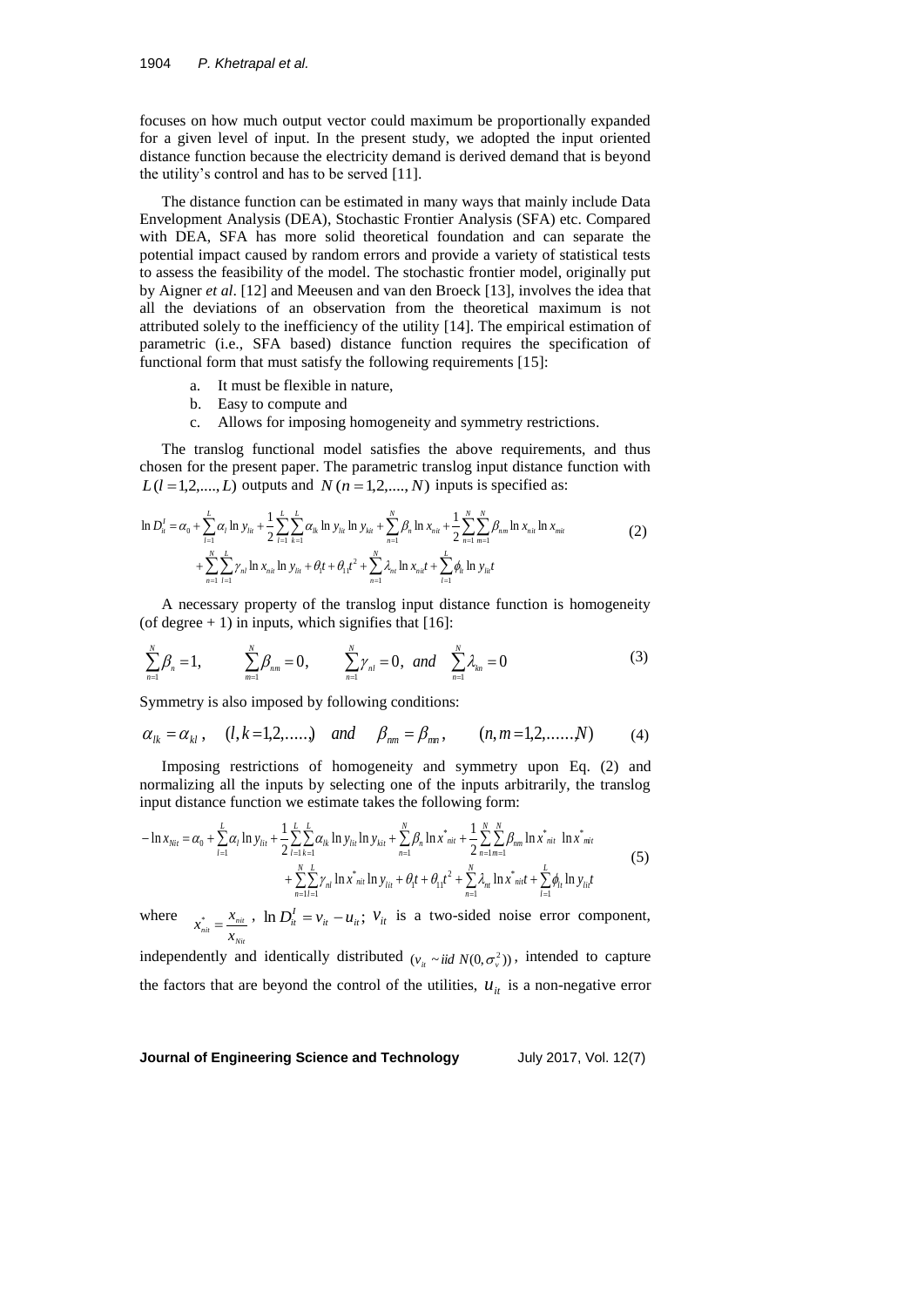component that accounts the technical inefficiency of  $i<sup>th</sup>$  distribution utility at time *t*, and assumed to have symmetric distribution  $(u_{it} \sim iid N(0, \sigma_u^2))$ .

Finally, we adopt the framework of Battese and Coelli [17] to investigate the temporal pattern technical inefficiency i.e.,

 $u_{it} = u_i \exp(-\eta(\tau - T))$  (6)

where,  $u_{it}$  is an independently and identically distributed non-negative technical inefficiency component following a truncated normal distribution,  $N(\mu, \sigma_u^2)$ , independent of the random noise and the regressors; η is a unknown scalar parameter to be estimated which introduces time-varying technical inefficiency and;  $\tau \in [1, 2, ..., T]$  is the set of time periods among the T periods for which observations for the  $i<sup>th</sup>$  producer are obtained.

Following the generalized input - oriented Malmquist Productivity Index suggested by Orea [18], the parameters estimated for the translog input distance function in equation (5) are then used to determine and decompose the Total Factor Productivity Change between the periods *t* and *t+1* in accordance with the following equation:

following equation:  
\n
$$
\ln(TFP_{i1}/TFP_{i0}) = \underbrace{\ln(TE_{i1}/TE_{i0})}_{\text{max}} + \underbrace{\frac{1}{2}[(\partial \ln D_{i1}/\partial t) + (\partial \ln D_{i0}/\partial t)]}_{\text{max}} + \underbrace{\frac{1}{2} \sum_{l=1}^{L} [(SF_{i1}E_{l11} + SF_{l10}E_{l10})(\ln y_{l11} - \ln y_{l10})]}_{\text{min}}
$$
\n(7)

with  $i = 1, 2, \ldots, I$ ;  $t = 1, 2, \ldots, T$ 

The three terms on the right hand side- *I, II, and III* in equation (7) can be viewed as:

- a. Technical efficiency change (TEC) (catching up the frontier),
- b. Technical change (TC) (frontier shift), and
- c. Scale efficiency change (SEC) (improvements in reaching the optimal scale of production) respectively.

A brief explanation of all the three terms: TEC, TC and SEC is covered in Section 6.

# **4. Data Variables**

The data set considered in the current research work comprise of balanced panel of 58 public and private-owned electricity distribution utilities in India observed for a five year period from 2007/08 to  $2011/12<sup>1</sup>$ , i.e., a total of 290 observations.

Our data set was primarily extracted from the distribution utility annual reports and published report of Ministry of Power, Government of India [19]. The specific choice of input and output variables made in present study follows the general consensus found in the previous research studies. According to the comprehensive review in benchmarking studies [20] and expert opinions of relevant professionals; the input and output variables selected in the current study to compute the X-Factor of 58 Indian electricity supply utilities are defined as: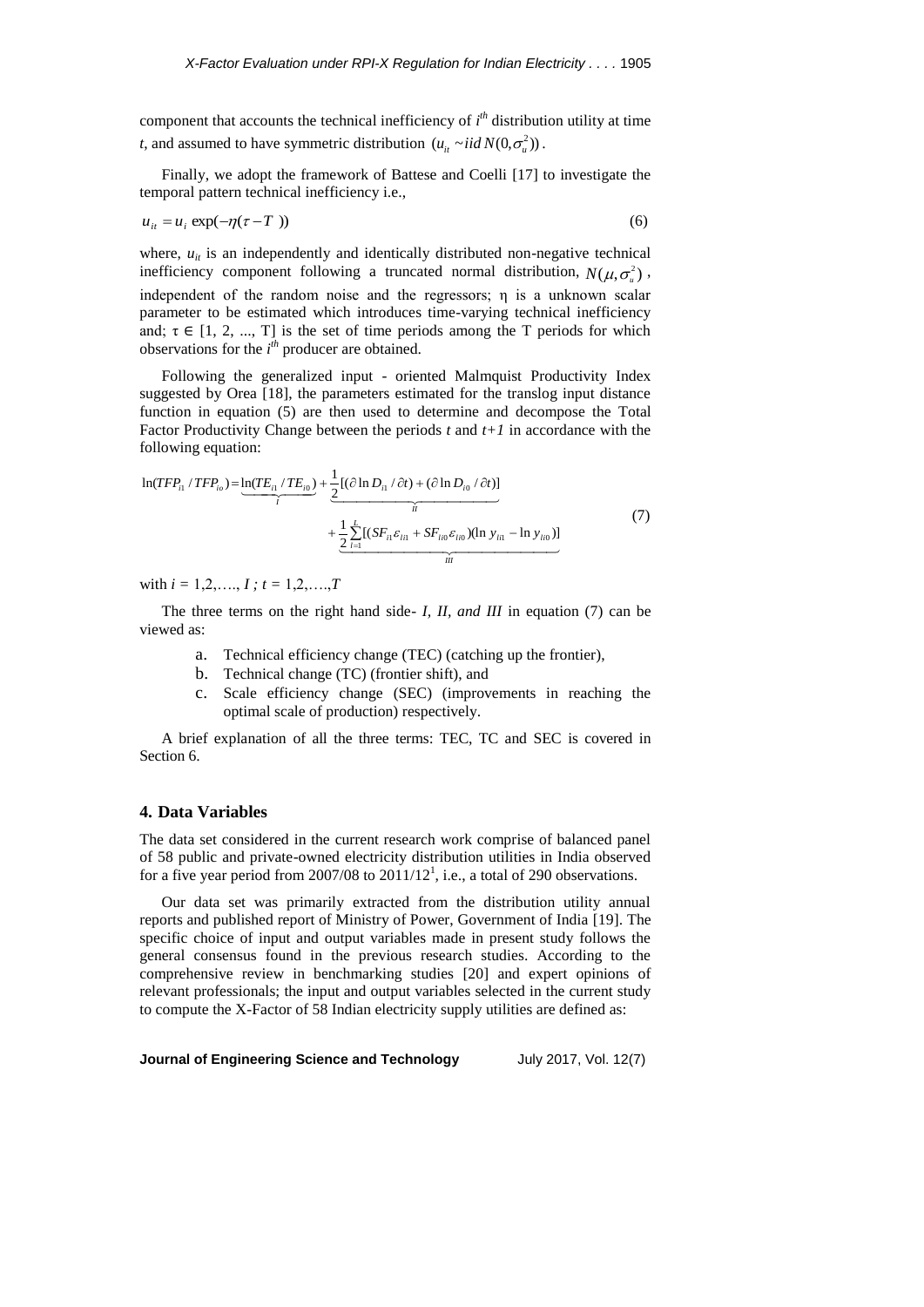#### *Input Variables*:

- a. Transmission and distribution (T&D) network line length in kilometers.
- b. Number of employees.
- c. Energy losses in Million Units (MU).

#### *Output Variables*:

- a. Electricity sold to end consumers in Million Units (MU)
- b. Number of consumers

The descriptive statistics of input and output variables used in the model is shown in Table 1.

| Variable                                            | <b>Minimum</b> | <b>Maximum</b> | Mean     | <b>Standard</b><br><b>Deviation</b> |
|-----------------------------------------------------|----------------|----------------|----------|-------------------------------------|
| <b>Desirable Inputs</b>                             |                |                |          |                                     |
| $x_i$ : Network line length<br>(km)                 | 2077           | 818507         | 136555.1 | 152293                              |
| $x_2$ : Number of<br>employees                      | 1130           | 116266         | 11891.86 | 15784.23                            |
| $x_3$ : Energy losses (MU)                          | 84.67          | 20665          | 2461.04  | 2138.81                             |
| <b>Desirable Outputs</b>                            |                |                |          |                                     |
| $y_i$ : Electricity sold<br>(MU)                    | 161.67         | 71280          | 8934.33  | 10585.17                            |
| $y_2$ :Number of end<br>consumers (in<br>thousands) | 134.13         | 22340          | 2905.06  | 3630.36                             |

**Table 1. Descriptive statistics of input and output variables used in the model.**

**1** The price control period 2007/08 to 2011/12 is considered in the present study since during the observed period all the State (Public) Electricity Boards have been corporatized or unbundled and the distribution business is privatized in some states like Delhi, Orissa etc.

## **5. Empirical Results and Discussions**

For the purpose of present study, the maximum likelihood procedure is adopted to obtain the parameter estimates for translog input distance function. Table 2 shows the estimated parameters of input distance function.

In order to interpret the estimated first order coefficients associated with inputs and outputs in the translog distance function as distance function elasticities at sample means, each data variable is expressed in natural logarithm and is normalized from its sample mean. The estimated input elasticities give information about input contribution share. In the present study, the estimated first order input and output coefficients in the translog input distance function are statistically significant and have the expected signs, positive for input elasticities and negative for output elasticities; signifying that the fitted translog input distance function is strictly increasing in inputs and decreasing in outputs at the sample mean. Referring to the estimates of first order coefficients of energy sold  $(\alpha_1)$  and the number of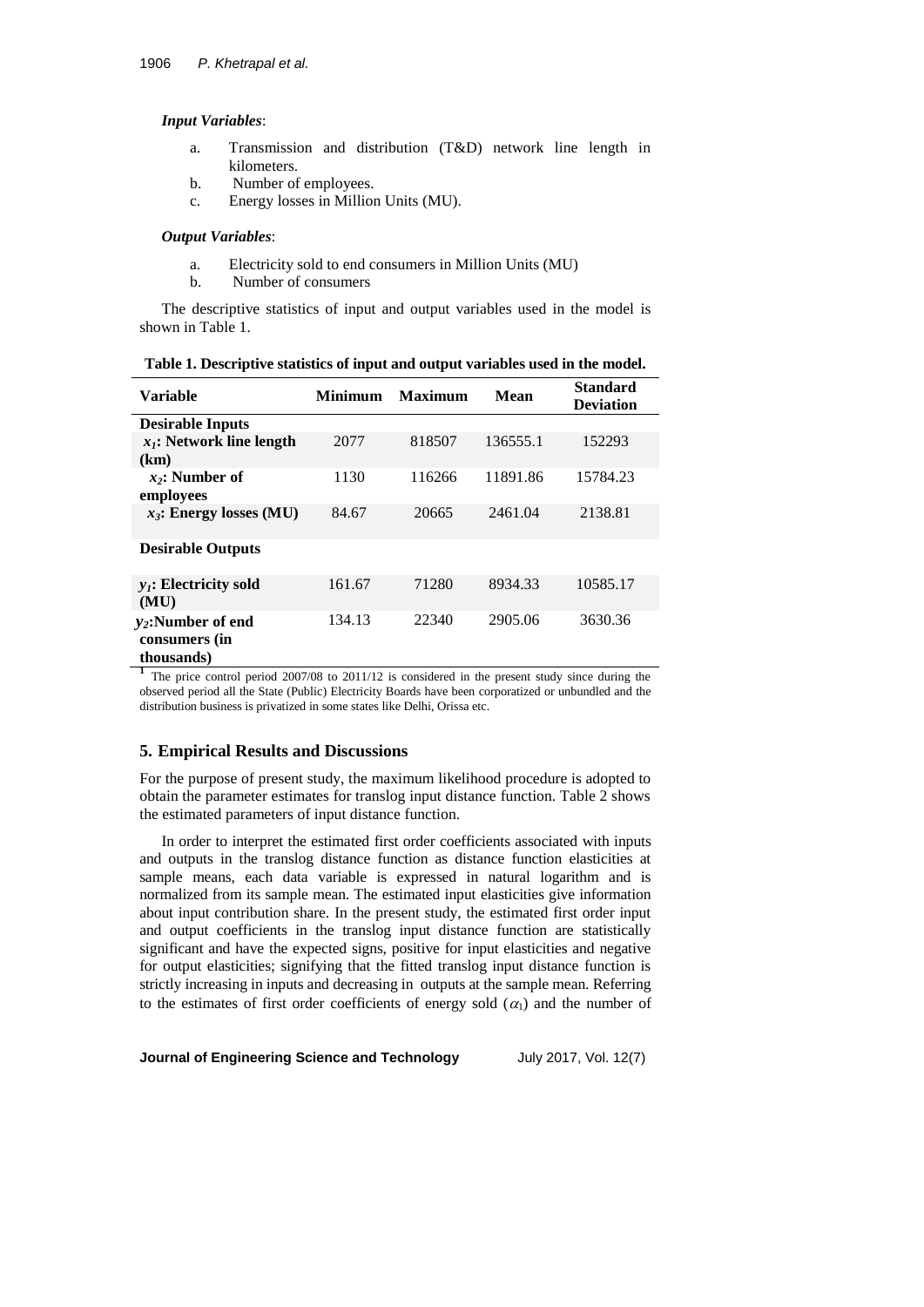consumers supplied  $(\alpha_2)$ , it is found that they have negative sign as expected, and are statistically significant at 1% level of significance. In terms of absolute value, the sum of the estimated first order output coefficients ( $\alpha_1$  and  $\alpha_2$ ) is less than one (0.584), illustrating that increasing returns to scale are present at the sample mean of the data. This signifies that for increasing the levels of both the outputs by 1%, the input requirements are required to be increase only by .584%. The positive and significant pattern of the estimated coefficient of the time trend ( $\theta_1 = .008$ ) suggests almost insignificant technical change over time. The calculated results indicate that the ratio  $\sigma_u^2/(\sigma_u^2 + \sigma_v^2)$  (i.e., *γ* parameter) is 0.969 and significantly different from zero; implying that the technical inefficiency effects are significant in explaining the differences among the distribution utilities and the change in the total factor productivity. The estimated parameter  $\eta$  is found positive (i.e., 0.0213) which implies that the technical efficiency level of sampled electricity distribution utilities are increasing over the time period considered.

| <b>Variable</b>                                        | Coefficient             | Standard-error | t-ratio     |
|--------------------------------------------------------|-------------------------|----------------|-------------|
| $\alpha_{\scriptscriptstyle 0}^{\scriptscriptstyle 0}$ | 1.143                   | 0.0738         | 15.470      |
| $\alpha_{\rm i}$                                       | $-0.325$                | 0.051          | $-6.318***$ |
| $\alpha$ ,                                             | $-0.259$                | 0.053          | $-4.891***$ |
| $\alpha_{\scriptscriptstyle{12}}^{\phantom{\dagger}}$  | $-0.036$                | 0.112          | $0.322*$    |
| $\alpha_{\rm s}$                                       | $-0.054$                | 0.055          | $-0.980^*$  |
| $\alpha_{\rm A}$                                       | $-0.037$                | 0.071          | $-0.523$    |
| $\beta_{\scriptscriptstyle 1}$                         | 0.282                   | 0.037          | $7.494***$  |
| $\beta_{\scriptscriptstyle 2}$                         | 0.330                   | 0.026          | 12.520***   |
| $\beta_{\rm n}$                                        | 0.099                   | 0.023          | 4.207***    |
| $\beta_{\scriptscriptstyle{22}}$                       | 0.076                   | 0.019          | $3.932***$  |
| $\beta_{\scriptscriptstyle{12}}$                       | $-0.212$                | 0.028          | $-7.416$    |
| $\gamma_{1}$                                           | 0.033                   | 0.056          | $0.585^{*}$ |
| $\gamma_{2}$                                           | $-0.118$                | 0.055          | $-2.152**$  |
| $\mathcal{V}_3$                                        | 0.010                   | 0.067          | $0.150*$    |
| $\mathcal{Y}_4$                                        | 0.185                   | 0.058          | $3.201***$  |
| $\theta_{\scriptscriptstyle 1}$                        | 0.008                   | 0.008          | $0.992*$    |
| $\theta_{\scriptscriptstyle 2}$                        | $-0.002$                | 0.003          | $-0.571$    |
| $\lambda_{\text{\tiny{l}}}$                            | $-0.027$                | 0.006          | $-4.121***$ |
| $\lambda$                                              | 0.024                   | 0.008          | $3.023***$  |
| $\phi_{\scriptscriptstyle \!\! \perp}$                 | $-0.021$                | 0.011          | $-1.176*$   |
| $\phi_{\scriptscriptstyle 2}^{\!\prime}$               | 0.024                   | 0.012          | 1.924*      |
| $\sigma^2$                                             | 0.202                   | 0.028          | 7.135       |
| $\gamma$                                               | 0.969                   | 0.0037         | 259.9       |
| $\mu$                                                  | 0.885                   | 0.088          | 10.032      |
| $\eta$                                                 | 0.021                   | 0.008          | 2.383       |
|                                                        | log likelihood function |                | 178.087     |

log*likelihood function*

\*\*\*, \*\* and  $* =$  Significant at 1%, 5% and 10% level of confidence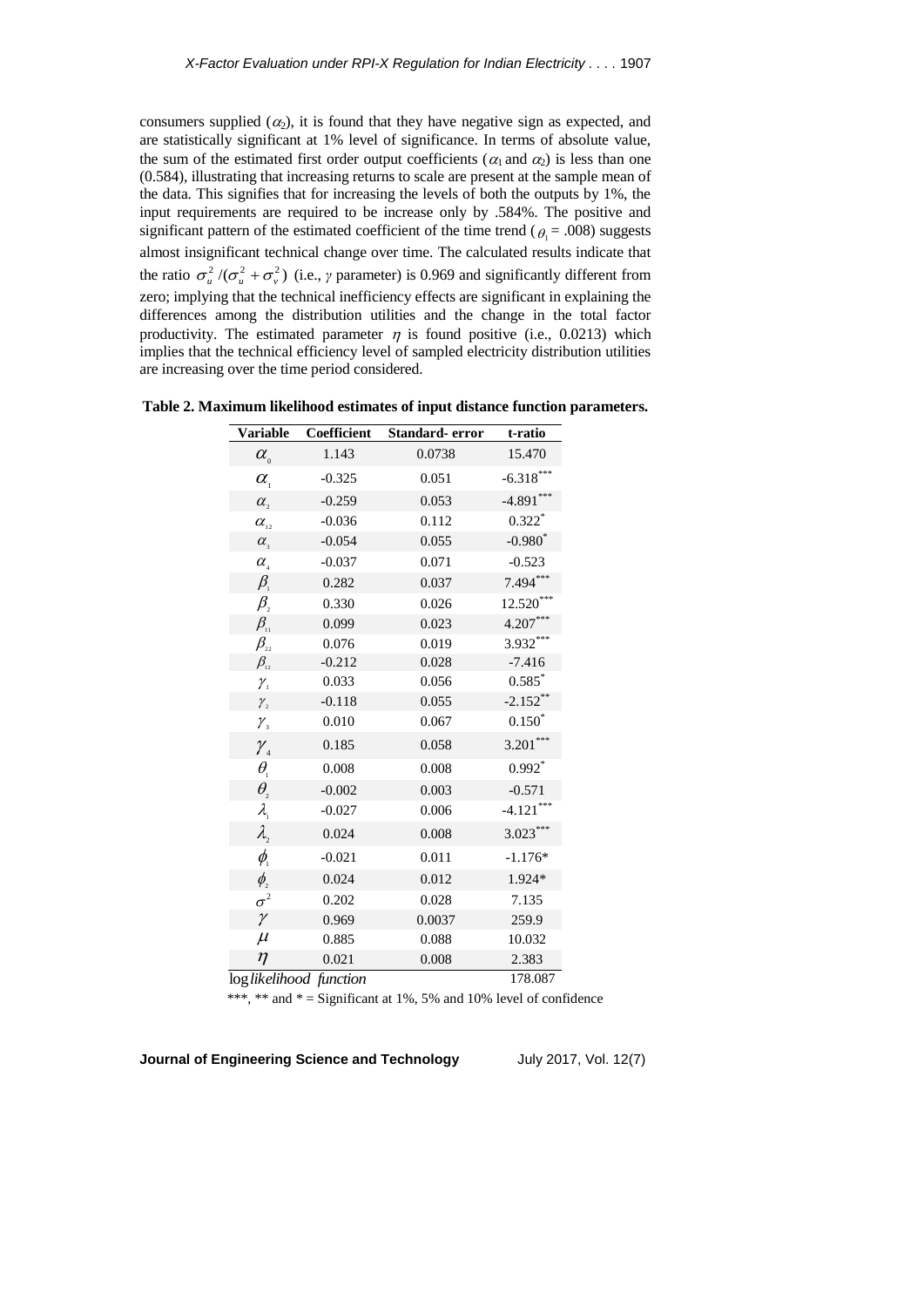## **6. X-factor Determination via Malmquist TFP Approach**

Since the X-factor is the key component of a price cap regulation and is a measure of productivity growth, the present paper adopted Malmquist TFP approach to calculate the utility specific and sector level X-factor in Indian electricity distribution sector. We first calculated and decompose the total factor productivity (TFP) and the estimated TFP is then used to derive the X-factor for 58 Indian electricity distribution utilities.

#### **6.1.Malmquist calculation and decomposition**

In accordance with Orea [18], Malmquist TFP change can be decomposed into three components: (a) technical efficiency change (b) technical change and (c) scale efficiency change.

#### **6.1.1. Technical efficiency change**

Technical efficiency change refers the ability of distribution utility to catch up with other more efficient distribution utilities defined by translog input distance function over time. In order to calculate the technical efficiency change for each utility between two specific periods, we first estimated the utility-level technical efficiency at each period.

The estimated technical efficiency score of 58 Indian electricity supply utilities derived from translog input distance function during the regulatory period 2007/08 to 2011/12 is shown in Fig. 2 and the year-wise mean efficiency score is presented in Fig. 3.



**Fig. 2. Technical efficiency score of distribution utilities during 2007/08 to 2011/12.**

Figure 2 illustrates that R-Infra with an estimated mean technical efficiency of 0.9872 is ranked the most efficient distribution utility followed by Chandigarh.

Electricity Department with an average technical efficiency of 0.9393 and Puducherry Electricity Department with 0.8588. The least efficient distribution utility is Purvanchal Vidyut Vitaran Nigam Limited (PuVVNL) with mean technical efficiency of 0.155 followed by Maharashtra State Electricity Distribution Utility Limited (MSEDCL) with 0.1736. Further, it is revealed from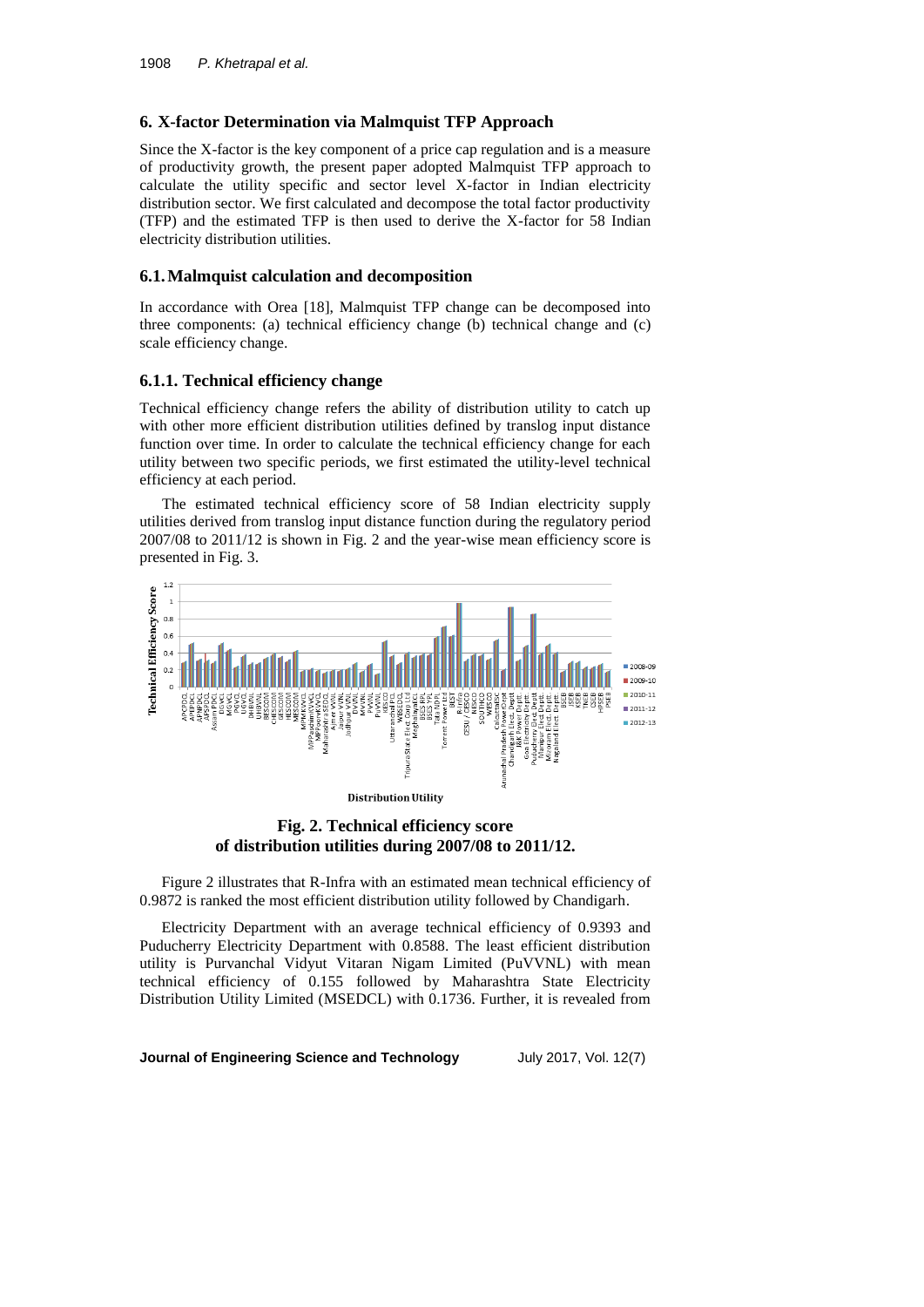Fig. 3 that the average technical efficiency score of sampled distribution utilities during the observed period 2007/08 to 2011/12 is calculated as 0.366, implying that the power distribution utilities can improve their output level by 63.38% utilizing the same bundle of given inputs and existing technology.



# Year

#### **Fig. 3. Year wise mean efficiency score of distribution utilities.**

Now, the technical efficiency change index between the periods *t* (the base period) and *t+1* is measured as :

Technical Efficiency Change =  $\ln(TE_i / TE_i)$ (8)

#### **6.1.2. Technical change**

Technical change refers to the extent to which the TFP growth is due to the shifts in production frontier over time and reflects the innovation capability of a utility. The technical change index at each data point (between the periods *t* (the base period) and *t+1*) is computed as :

Technical Change = 
$$
\frac{1}{2} [(\partial \ln D_{i1} / \partial t) + (\partial \ln D_{i0} / \partial t)]
$$
 (9)

where  $lnD_i$  represents the log of input distance.

#### **6.1.3. Scale efficiency change**

Scale efficiency change measures the change in scale efficiency. Scale efficiency is a measure of the degree to which a utility is optimizing the size of its operations.

Scale Efficiency Change = 
$$
\frac{1}{2} \sum_{i=1}^{L} [(SF_{i1} \varepsilon_{i11} + SF_{li0} \varepsilon_{li0}) (\ln y_{i11} - \ln y_{i10})]
$$
 (10)  
where  $i = 1, 2, ..., I$ ;  $t = 1, 2, ..., T$ .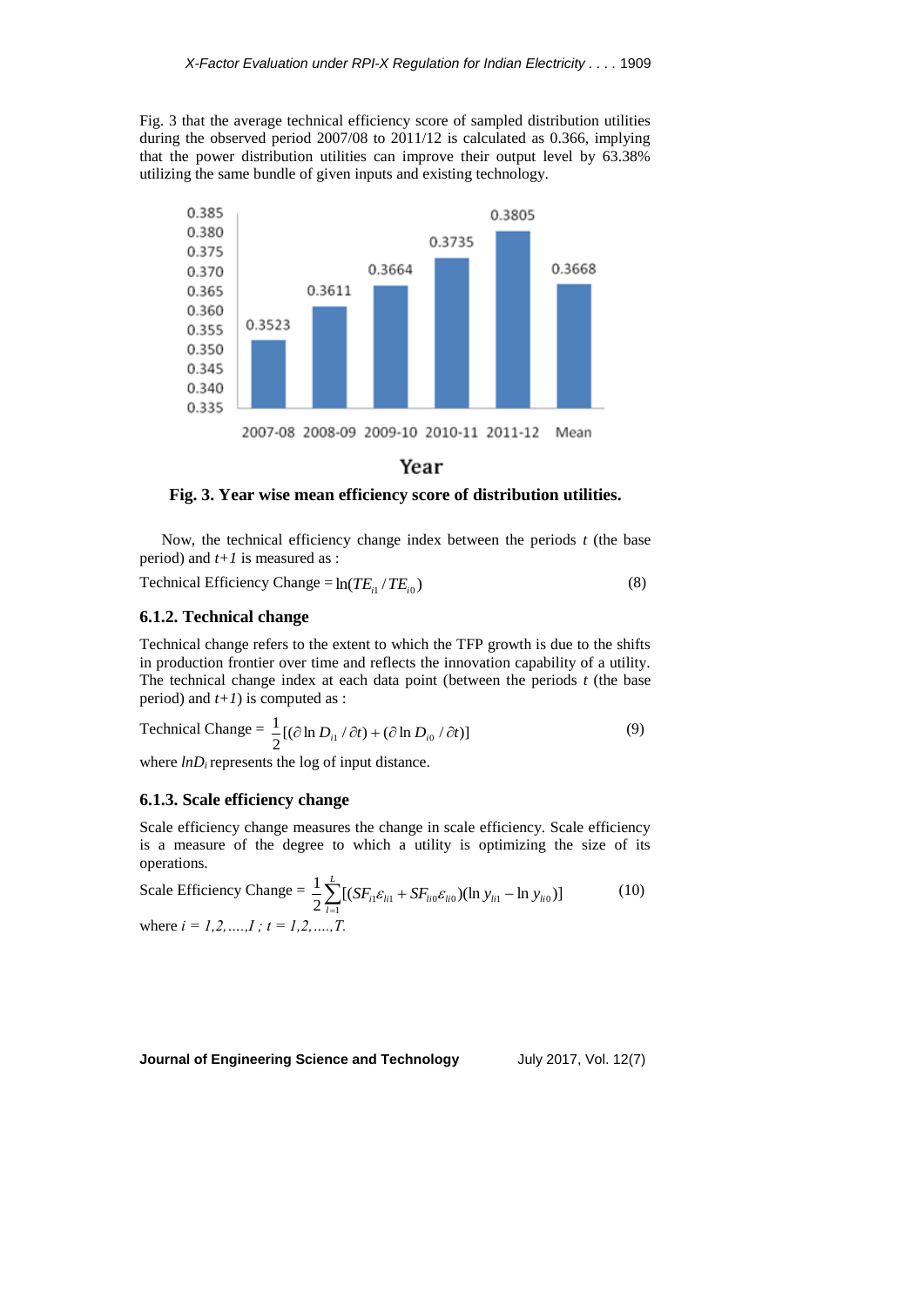The determination of scale efficiency change requires the calculation of the production elasticities  $\varepsilon = \left(\frac{\partial \ln D}{\partial y}\right)^n$ J  $\left( \right)$  $\overline{\phantom{a}}$  $\setminus$ ſ  $\partial$  $=\left(\begin{array}{c}\n\frac{\partial}{\partial x}\n\end{array}\right)$ *lit it I y*  $\varepsilon = \left(\frac{\partial \ln D^T u}{\partial \varepsilon}\right)$  for each output at each data point, and the

calculation of scale factors  $SF = \frac{(\varepsilon_{ii} + 1)}{2}$  $SF_{it} = \frac{V_{it}}{\varepsilon_{it}}$  $=\frac{(\varepsilon_{it}+1)}{\varepsilon_{it}}$  at each data point, where  $\varepsilon_{it} = \sum_{l=1}$ *L l it*  $\mathcal{L}$   $\mathcal{L}$  *lit* 1  $\varepsilon_{it} = \sum \varepsilon_{lit}$ .

The decomposition of Malmquist TFP is obtained by adding all the three terms - technical efficiency change *(TEC)*, technical change *(TC)* and scale efficiency change (*SEC*), i.e.,

$$
TFP = TEC + TC + SEC \tag{11}
$$

The summary of industry's annual total factor productivity change (TFPCH) decomposition for the period 2007/08 to 2011/12 is shown in Table 3 and Fig. 4, which shows that the annual average TFP growth rate for Indian electricity distribution sector during the observed period is 4.538% and is mainly due to the contribution of technical efficiency change (2.341%) and the scale efficiency change (1.8037%). On the contrary, the contribution of technological progress to total factor productivity growth for all the distribution utilities is estimated as 0.3932%, and is found as statistically insignificant.

**Table 3. Year wise Malmquist TFP change decomposition.**

| Year              | <b>Technical</b><br><b>Eff.</b> Change | <b>Technological</b><br><b>Change</b> | <b>Scale</b><br><b>Efficiency</b><br><b>Change</b> | <b>TFP</b><br>Growth |
|-------------------|----------------------------------------|---------------------------------------|----------------------------------------------------|----------------------|
| 2007/08 - 2008/09 | 2.25                                   | 1.4                                   | $-1.726$                                           | 2.096                |
| 2008/09 - 2009/10 | 2.368                                  | 0.6968                                | 1.385                                              | 4.449                |
| 2009/10 - 2010/11 | 2.325                                  | $-0.0625$                             | 2.446                                              | 4.708                |
| 2010/11 - 2011/12 | 2.422                                  | $-0.4612$                             | 5.11                                               | 6.898                |
| Mean              | 2.3412                                 | 0.3932                                | 1.8037                                             | 4.538                |

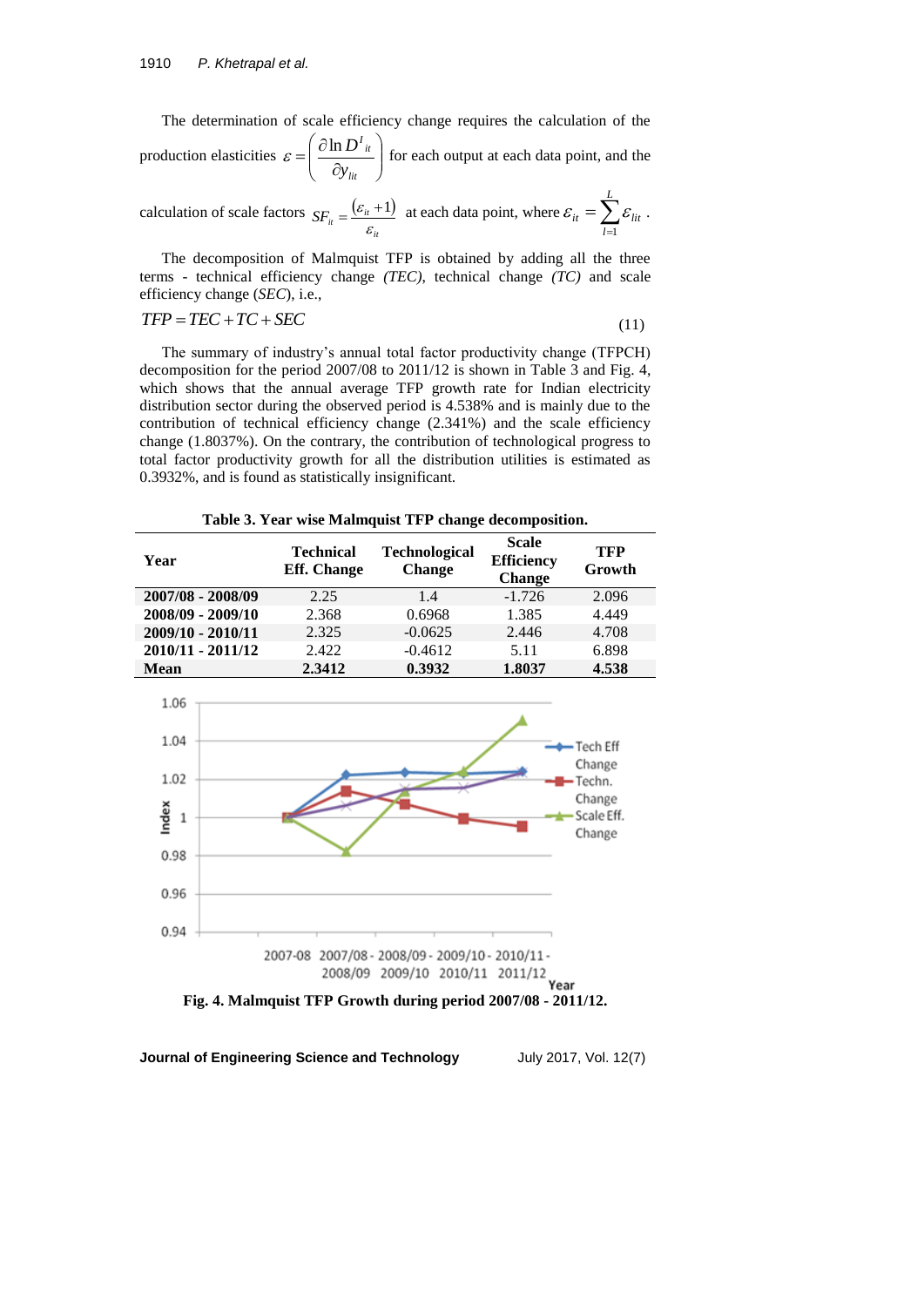## **6.2. X-Factor (Productivity-offset) computation**

The implementation of price cap regulation (i.e., RPI-X regime) for regulating the distribution prices requires the accurate determination of X-factor. X-factor is a mechanism, by which consumers receive benefits from the expected productivity growth of the companies. The proper choice of X-factor requires the considerable judgement of regulatory authorities. If too high X-factor is set, it will result in confiscation of the utility's property that will be both unfair and inefficient. If too low X-factor is set, it will dilute the incentive effect, and easy efficiency gains may not be achieved.

When setting X-factors, the regulatory authorities asks the frontier utilities to achieve an annual productivity improvement equal to the historical level of technical change (frontier shift), and wishes to ask the inefficient utilities (those below the frontier) to achieve frontier shift plus some technical efficiency improvement (catch up) [21, 22]. Frontier shift represents an estimate of the actual or potential productivity improvement achieved by a distribution utility that is already on the frontier and efficient in operations whereas catch-up or stretch factor refers to the efficiency gap that needs to be closed between the electricity distribution utility and the efficient frontier.

From Table 4, it is easily observed that the annual mean TFP growth for the Indian electricity distribution industry during the fiscal period 2007/08 - 2011/12 is obtained as 4.538% and is mainly the result of technical efficiency change of 2.341%. Thus the regulatory authorities and policy makers could include that asking all the electricity distribution utilities to achieve a minimum 4% percent TFP growth per year over the next review period (normally five years) would be acceptable. As discussed earlier that the utility-specific technical efficiency score over the observed period vary remarkably from .98682 for R-Infra (operating on the frontier) to 0.18282 for the most inefficient utility MSEDCL; the regulatory authorities or policy makers may direct to ask the inefficient utilities not to achieve a TFP growth rate equal to 4% per year, but also to attain a degree of catch-up to the frontier. The regulatory authorities could set the X-factor so as to ensure that each distribution utility has a technical efficiency score of 1 by the end of the five - year period. The estimated utility-specific and industry level X-factor (i.e., productivity offset) for 58 electricity distribution utilities in India over the regulatory period 2007/08 to 2011/12 is shown in Table 4. Overall, we obtained an average X-factor of 7% and positive X-factor implies that prices are expected to decrease over time. For instance if the rate of inflation (i.e., RPI) for Indian economy is 8% and if the regulator considered that the industry (or utility) could be expected to reduce its costs by 7% ( $X = 7$ %), then the price rises would be capped at 1%. On the other hand, a negative X-factor implies that the price cap results in a price increase.

|  |  |  | Table 4. Utility-wise X-factor computation. |  |
|--|--|--|---------------------------------------------|--|
|--|--|--|---------------------------------------------|--|

| <b>Utility</b>    | <b>Mean Efficiency</b><br><b>Score</b> | Catch-<br>Up | <b>Frontier</b><br>shift | Х-<br><b>Factor</b> |
|-------------------|----------------------------------------|--------------|--------------------------|---------------------|
| Ajmer VVNL        | 0.1982                                 | 3.721        | 4                        | 7.721               |
| <b>APCPDCL</b>    | 0.2944                                 | 3.302        | 4                        | 7.302               |
| <b>APEPDCL</b>    | 0.5136                                 | 2.321        | 4                        | 6.321               |
| <b>APNPDCL</b>    | 0.3228                                 | 3.177        | $\overline{4}$           | 7.177               |
| <b>APSPDCL</b>    | 0.30604                                | 3.251        | 4                        | 7.251               |
| Arunachal Pradesh | 0.207                                  | 3.683        | 4                        | 7.683               |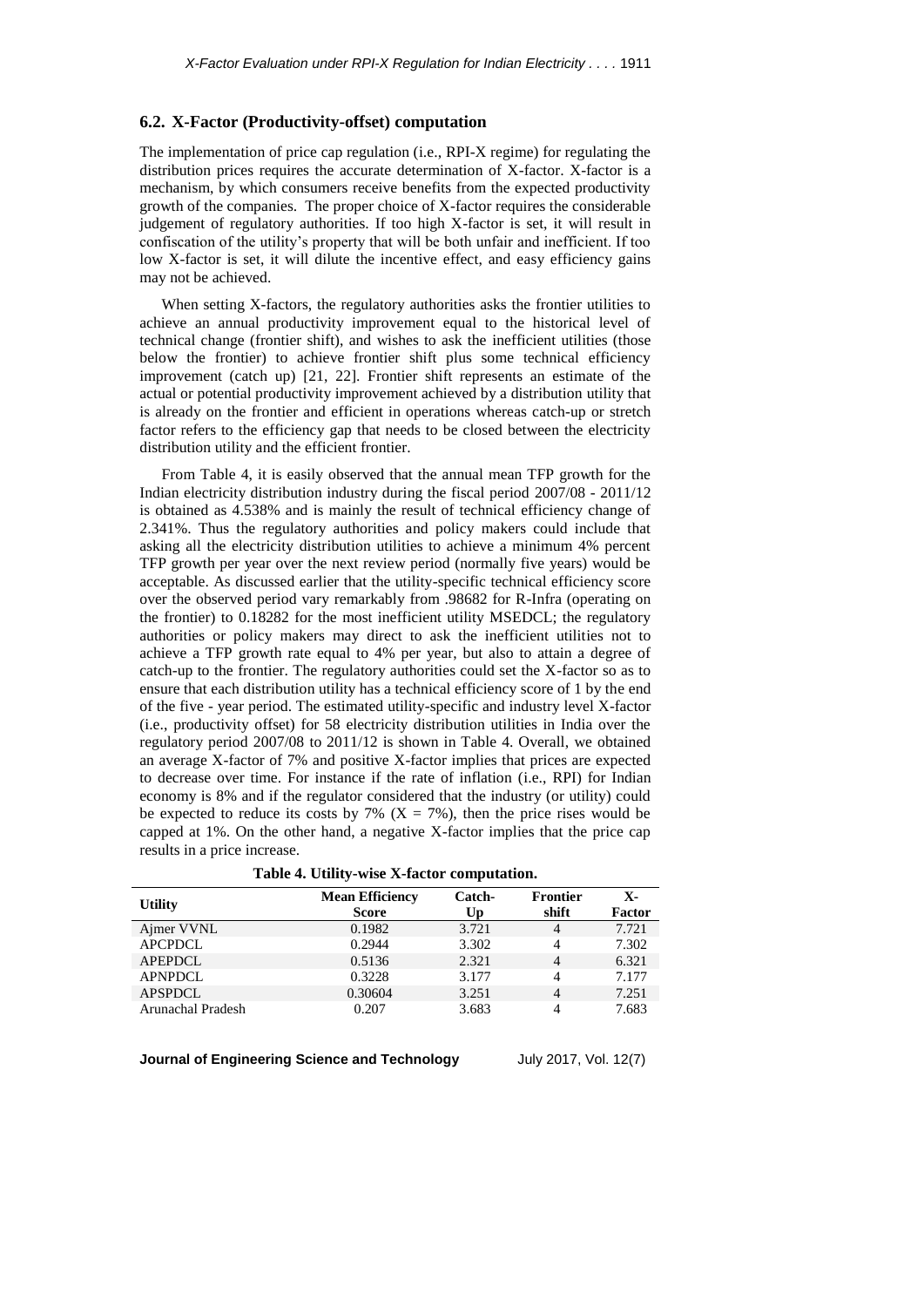| Power Department                |         |                |                          |       |
|---------------------------------|---------|----------------|--------------------------|-------|
| Assam PDCL                      | 0.2904  | 3.320          | 4                        | 7.320 |
| <b>BESCOM</b>                   | 0.3418  | 3.093          | $\overline{4}$           | 7.093 |
| <b>BEST</b>                     | 0.6012  | 1.918          | $\overline{4}$           | 5.918 |
| <b>BSEB</b>                     | 0.18726 | 3.768          | $\overline{4}$           | 7.768 |
| <b>BSES RPL</b>                 | 0.38236 | 2.823          | 4                        | 6.823 |
| <b>BSES YPL</b>                 | 0.38226 | 2.913          | 4                        | 6.913 |
| CalcuttaESC                     | 0.5506  | 2.152          | $\overline{4}$           | 6.152 |
| CESU / CESCO                    | 0.3174  | 3.201          | $\overline{4}$           | 7.201 |
| Chandigarh Elect. Deptt         | 0.93932 | 0.301          | $\overline{4}$           | 4.301 |
| <b>CHESCOM</b>                  | 0.388   | 2.888          | $\overline{4}$           | 6.888 |
| <b>CSEB</b>                     | 0.2302  | 3.582          | $\overline{4}$           | 7.582 |
| <b>DGVCL</b>                    | 0.5086  | 2.344          | 4                        | 6.344 |
| <b>DHBVNL</b>                   | 0.27764 | 3.376          | $\overline{4}$           | 7.376 |
| <b>DVVNL</b>                    | 0.2788  | 3.370          | $\overline{4}$           | 7.370 |
| <b>GESCOM</b>                   | 0.3564  | 3.028          | $\overline{4}$           | 7.028 |
| Goa Electricity Deptt.          | 0.4822  | 2.464          | 4                        | 6.464 |
| <b>HESCOM</b>                   | 0.3114  | 3.227          | $\overline{4}$           | 7.227 |
| <b>HPSEB</b>                    | 0.26572 | 3.428          | $\overline{4}$           | 7.428 |
| <b>J&amp;K Power Deptt.</b>     | 0.3138  | 3.217          | $\overline{4}$           | 7.217 |
| Jaipur VVNL                     | 0.1984  | 3.720          | 4                        | 7.720 |
|                                 | 0.2192  |                | $\overline{4}$           | 7.630 |
| Jodhpur VVNL<br><b>JSEB</b>     | 0.291   | 3.630<br>3.317 | $\overline{4}$           | 7.317 |
|                                 |         |                | $\overline{4}$           |       |
| <b>KESCO</b>                    | 0.541   | 2.196          |                          | 6.196 |
| <b>KSEB</b>                     | 0.295   | 3.299          | $\overline{4}$           | 7.299 |
| Maharashtra SEDCL               | 0.1736  | 3.827          | $\overline{4}$           | 7.827 |
| Manipur Elect Deptt.            | 0.3916  | 2.872          | $\overline{4}$           | 6.872 |
| MeghalayaECL                    | 0.3582  | 3.020          | 4                        | 7.020 |
| <b>MESCOM</b>                   | 0.4228  | 2.732          | $\overline{\mathcal{L}}$ | 6.732 |
| <b>MGVCL</b>                    | 0.4344  | 2.680          | $\overline{4}$           | 6.680 |
| Mizoram Elect. Deptt.           | 0.4958  | 2.402          | 4                        | 6.402 |
| <b>MPMKVVCL</b>                 | 0.1914  | 3.750          | $\overline{4}$           | 7.750 |
| MPPaschimKVVCL                  | 0.214   | 3.653          | $\overline{4}$           | 7.653 |
| MPPoorvKVVCL                    | 0.196   | 3.731          | $\overline{4}$           | 7.731 |
| <b>MVVNL</b>                    | 0.1826  | 3.788          | 4                        | 7.788 |
| Nagaland Elect. Deptt.          | 0.3988  | 2.840          | $\overline{4}$           | 6.840 |
| <b>NESCO</b>                    | 0.3826  | 2.912          | $\overline{4}$           | 6.912 |
| <b>PGVCL</b>                    | 0.2414  | 3.534          | $\overline{4}$           | 7.534 |
| <b>PSEB</b>                     | 0.18282 | 3.787          | 4                        | 7.787 |
| <b>Puducherry Elect Deptt</b>   | 0.8588  | 0.696          | $\overline{4}$           | 4.696 |
| PuVVNL                          | 0.155   | 3.907          | $\overline{4}$           | 7.907 |
| <b>PVVNL</b>                    | 0.2648  | 3.432          | $\overline{4}$           | 7.432 |
| R-Infra                         | 0.98782 | 0.060          | 4                        | 4.060 |
| <b>SOUTHCO</b>                  | 0.3778  | 2.933          | $\overline{4}$           | 6.933 |
| <b>Tata NDPL</b>                | 0.587   | 1.984          | 4                        | 5.984 |
| <b>TNEB</b>                     | 0.2296  | 3.585          | $\overline{4}$           | 7.585 |
| Torrent Power Ltd               | 0.711   | 1.404          | $\overline{4}$           | 5.404 |
| Tripura State Elect Corp<br>Ltd | 0.399   | 2.839          | $\overline{4}$           | 6.839 |
| <b>UGVCL</b>                    | 0.372   | 2.959          | 4                        | 6.959 |
| <b>UHBVNL</b>                   | 0.279   | 3.370          | $\overline{4}$           | 7.370 |
| Uttaranchal PCL                 | 0.3708  | 2.964          | $\overline{4}$           | 6.964 |
| <b>WBSEDCL</b>                  | 0.2782  | 3.373          | $\overline{4}$           | 7.373 |
| WESCO                           | 0.3272  | 3.158          | 4                        | 7.158 |
| Mean                            | 0.3664  | 2.971          | 4                        | 7.014 |

(Source: Author's Own Calculations)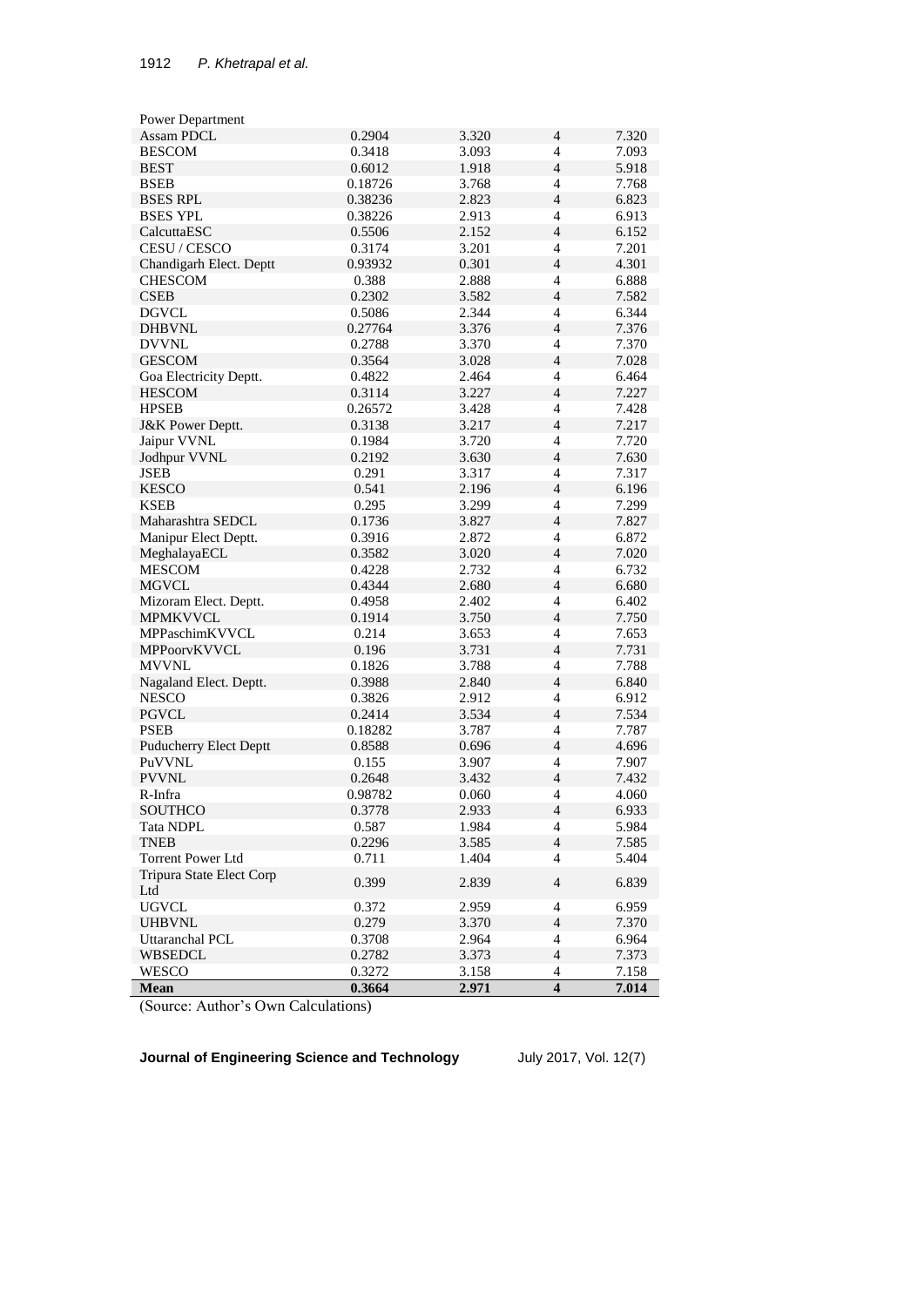## **7. Conclusions**

The regulatory authorities and policy makers in Indian electricity distribution industry intend to shift towards a tariff setting system for distribution services that rewards efficiency and results in lowering the distribution tariff. The most commonly adopted regulation for determining the distribution tariff is Price cap mechanism based on RPI-X Model. The proper choice of an X factor is critical for the long-term viability of RPI-X price cap regulation plan.

The present study has measured the X-factor under Price Cap Regulation mechanism (i.e., RPI-X) for 58 Indian electricity distribution utilities during the regulatory period 2007/08 to 2011/12. The average value of X-factor for the Indian electricity supply industry during the observed period is computed as 7.014% with a lower bound to R-Infra (4.06%) and upper bound to Purvanchal Vidyut Vitaran Nigam Limited (7.90%). The computed mean value of X-Factor specifies that the regulatory authorities mandate that price charged by the distribution utilities for providing distribution services should be reduced by about 7% per year during the next price control period. It is important to note that that the regulatory authorities and policy makers in Indian electricity supply industry could in principle use the calculated X-factor as a basis to begin discussions for proper development and implementation of price cap regulation framework for annual tariff determination for Indian electricity distribution utilities

Further, the empirical findings also confirmed that the yearly mean TFP growth for the entire Indian electricity distribution industry during the observed period is estimated as 4.538%, being this fact due to technical efficiency change that contributed an annual average growth rate of 2.341% and scale efficiency change with 1.803%. The privately - owned power distribution utilities (i.e., R-Infra, Torrent Power Limited, BEST, Tata NDPL) exhibit higher productivity than their public owned counterparts, results that are quite accurate and validated economically - private distribution utilities in comparison with government owned distribution utilities utilize minimum amount of inputs to obtain a specific output level.

#### **References**

- 1. Cambini, C.; Croce, A.; and Fumagalli, E. (2014). Output-based incentive regulation in electricity distribution: evidence from Italy. *Energy Economics*, 45, 205-216.
- 2. Ramanathan, B.; Brown, R. E.; and Hennessy, D. A. (2006). Decisionmaking and policy implications of performance-based Regulation. *Power Systems Conference and Exposition*. Atlanta, Georgia, USA, 394-401.
- 3. Lowry, M.; and Kaufmann, L. (2002). Performance-based regulation of utilities. *Energy Law Journal*, 23(2), 399-465.
- 4. Jamasb, T.; Nillesen, P.; and Pollitt, M. (2004). Strategic behaviour under regulation benchmarking. *Energy Economics*, 26(5), 825-843
- 5. Brennan, T. (1989). Regulating by capping prices. *Journal of Regulatory Economics*, 1(2), 133-147.